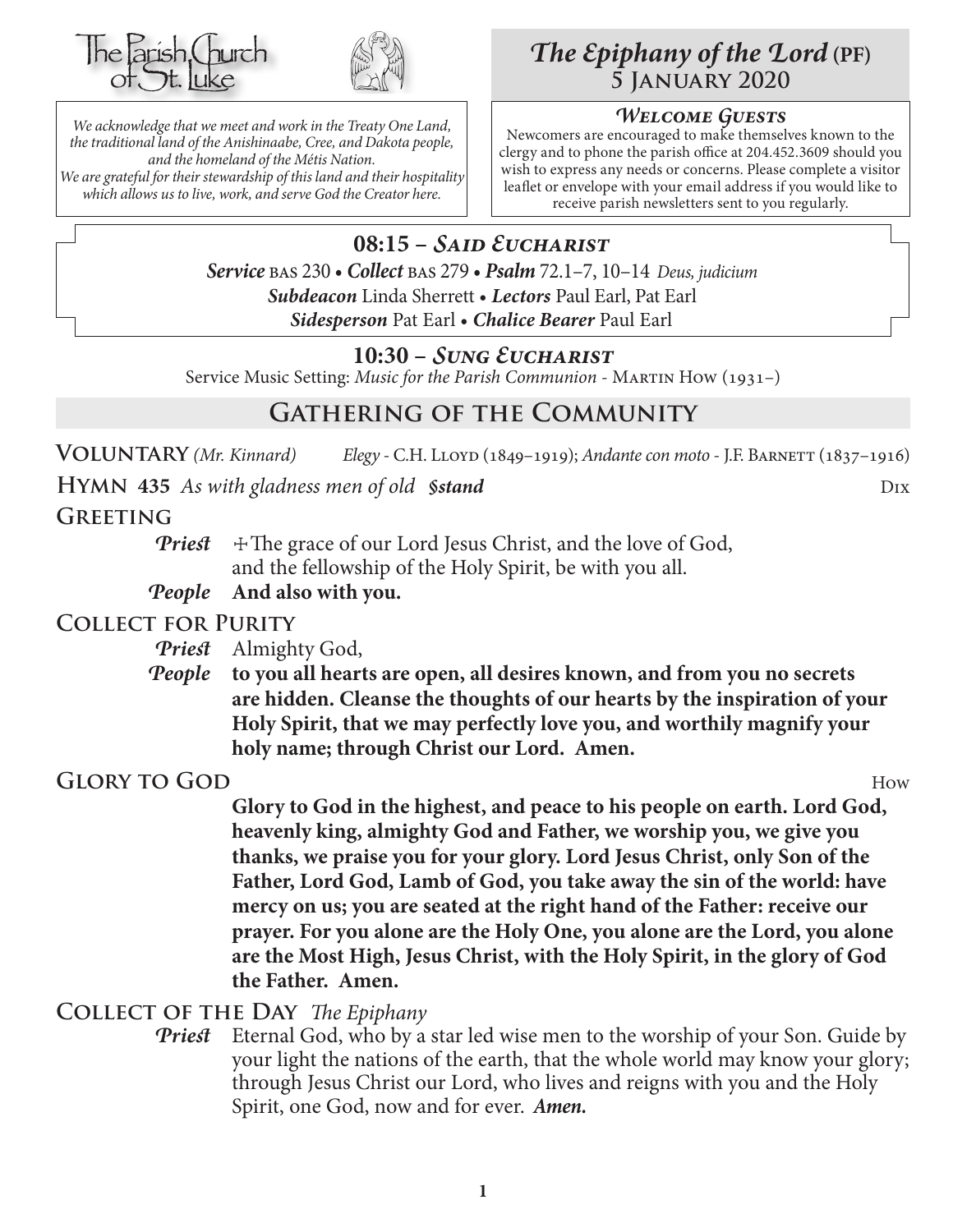### **Proclamation of the Word**

#### **First Lesson** *Isaiah 60.1–6 §sit*

*Lector* A Reading from the Book of Isaiah.

A rise, shine; for your light has come, and the glory of the Lord has risen upon you. <sup>2</sup>For darkness shall cover the earth, and thick darkness the peoples; but the Lord will arise upon you, and his glory will appear over you. 3 Nations shall come to your light, and kings to the brightness of your dawn. 4 Lift up your eyes and look around; they all gather together, they come to you; your sons shall come from far away, and your daughters shall be

carried on their nurses' arms. 5 Then you shall see and be radiant; your heart shall thrill and rejoice, because the abundance of the sea shall be brought to you, the wealth of the nations shall come to you. 6 A multitude of camels shall cover you, the young camels of Midian and Ephah; all those from Sheba shall come. They shall bring gold and frankincense, and shall proclaim the praise of the Lord.

#### ℣ The Word of the Lord. ℟ **Thanks be to God.**

**PSALM 72.1–7, 10–14** *Deus, judicium Chant: WILLIAM BOYCE* (1711–1779)

- Give the King thy judgements, O God \* **and thy righteousness unto the King's son.**<br>Then shall he judge thy people according unto right \* **and defend the poor.**<br>The mountains also shall bring peace \* **and the little hills r** 2 Then shall he judge thy people according unto right **\* and defend the poor.**
- 3 The mountains also shall bring peace **\* and the little hills righteousness unto the people.**
- 4 He shall keep the simple folk by their right **\* defend the children of the poor, and punish the wrong-doer.**
- 5 They shall fear thee, as long as the sun and moon endureth **\* from one generation to another.**
- 6 He shall come down like the rain into a fleece of wool **\* even as the drops that water the earth.**
- 7 In his time shall the righteous flourish **\* yea, and abundance of peace, so long as the moon endureth.**
- 10 The kings of Tharsis and of the isles shall give presents **\* the kings of Arabia and Saba shall bring gifts.**
- 11 All kings shall fall down before him **\* all nations shall do him service.**
- 12 For he shall deliver the poor when he crieth **\* the needy also, and him that hath no helper.**
- 13 He shall be favourable to the simple and needy **\* and shall preserve the souls of the poor.**
- 14 He shall deliver their souls from falsehood and wrong **\* and dear shall their blood be in his sight.** ☩**Glory be to the Father, and to the Son, and to the Holy Ghost;**

**As it was in the beginning, is now and ever shall be: world without end. Amen.**

## **Second Lesson** *Ephesians 3.1–12*

*Lector* A Reading from the Letter of Paul to the Ephesians.

This is the reason that I Paul am a prisoner for Christ Jesus for the sake of you Gentiles—<sup>2</sup>for surely you have already heard of the commission of God's grace that was given me for you, <sup>3</sup> and how the mystery was made known to me by revelation, as I wrote above in a few words, <sup>4</sup>a reading of which will enable you to perceive <sup>5</sup>my understanding of the mystery of Christ. In former generations this mystery was not made known to humankind, as it has now been revealed to his holy apostles and prophets by the Spirit: <sup>6</sup>that is, the Gentiles have become fellow heirs, members of the same body, and sharers in the promise in Christ Jesus through the gospel. 7 Of this gospel I have become a servant according to the gift

of God's grace that was given me by the working of his power. 8 Although I am the very least of all the saints, this grace was given to me to bring to the Gentiles the news of the boundless riches of Christ, <sup>9</sup> and to make everyone see what is the plan of the mystery hidden for ages in God who created all things; <sup>10</sup>so that through the church the wisdom of God in its rich variety might now be made known to the rulers and authorities in the heavenly places. <sup>11</sup>This was in accordance with the eternal purpose that he has carried out in Christ Jesus our Lord, 12in whom we have access to God in boldness and confidence through faith in him.

℣ The Word of the Lord. ℟ **Thanks be to God.**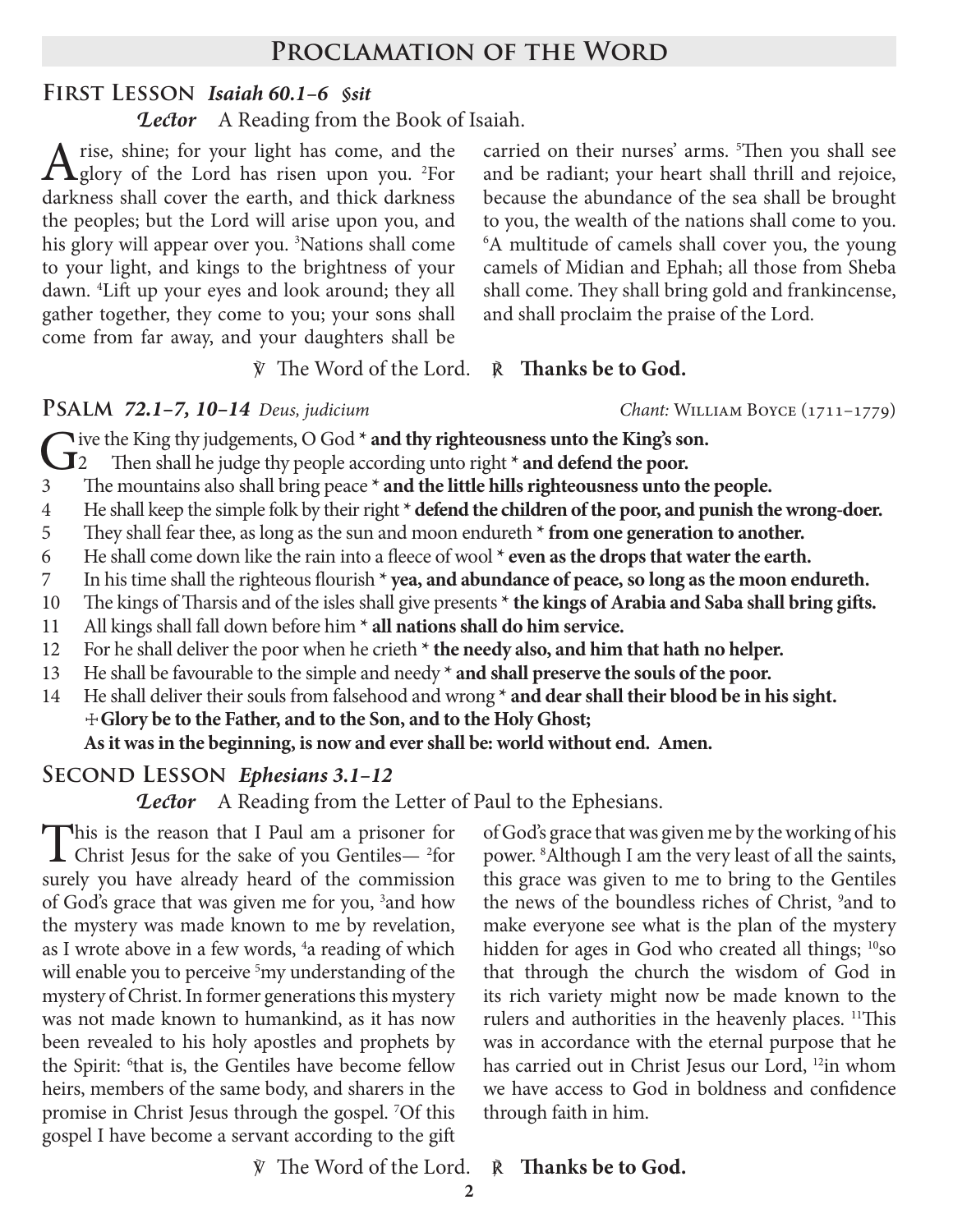### **Gospel** *St. Matthew 2.1–12 §face the Gospel*

*Gospeler* The Lord be with you.

*People* **And also with you.**

 ☩☩☩The Holy Gospel of our Lord Jesus Christ according to St. Matthew. **Glory to you, Lord Jesus Christ.**

In the time of King Herod, after Jesus was born<br>in Bethlehem of Judea, wise men from the East n the time of King Herod, after Jesus was born came to Jerusalem, <sup>2</sup>asking, "Where is the child who has been born king of the Jews? For we observed his star at its rising, and have come to pay him homage." 3 When King Herod heard this, he was frightened, and all Jerusalem with him; <sup>4</sup>and calling together all the chief priests and scribes of the people, he inquired of them where the Messiah was to be born. 5 They told him, "In Bethlehem of Judea; for so it has been written by the prophet: 6 'And you, Bethlehem, in the land of Judah, are by no means least among the rulers of Judah; for from you shall come a ruler who is to shepherd my people Israel.'" 7 Then Herod secretly called for the wise men and learned from them the exact time when the star had appeared.

8 Then he sent them to Bethlehem, saying, "Go and search diligently for the child; and when you have found him, bring me word so that I may also go and pay him homage." <sup>9</sup>When they had heard the king, they set out; and there, ahead of them, went the star that they had seen at its rising, until it stopped over the place where the child was. <sup>10</sup>When they saw that the star had stopped, they were overwhelmed with joy. 11On entering the house, they saw the child with Mary his mother; and they knelt down and paid him homage. Then, opening their treasure chests, they offered him gifts of gold, frankincense, and myrrh. <sup>12</sup>And having been warned in a dream not to return to Herod, they left for their own country by another road.

℣ The Gospel of Christ. ℟ **Praise to you, Lord Jesus Christ.**

#### **Homily** *§sit*

#### **Apostles' Creed** *§stand*

*Priest* Let us confess the faith of our baptism, as we say,

*All* **I believe in God, the Father almighty, creator of heaven and earth. I believe in Jesus Christ, his only Son, our Lord. He was conceived by the power of the Holy Spirit and born of the Virgin Mary. He suffered under Pontius Pilate, was crucified, died, and was buried. He descended to the dead. On the third day he rose again. He ascended into heaven, and is seated at the right hand of the Father. He will come again to judge the living and the dead. I believe in the Holy Spirit, the holy catholic Church, the**  communion of saints, the forgiveness of sins,  $+$ the resurrection of the **body, and the life everlasting. Amen.**

#### **Prayers of the People** *§stand, sit, or kneel*

#### **Confession and Absolution**

- **Priest** Dear friends in Christ, God is steadfast in love and infinite in mercy; he welcomes sinners and invites them to his table. Let us confess our sins, confident in God's forgiveness. Most merciful God,
- *People* **we confess that we have sinned against you in thought, word, and deed, by what we have done, and by what we have left undone. We have not loved**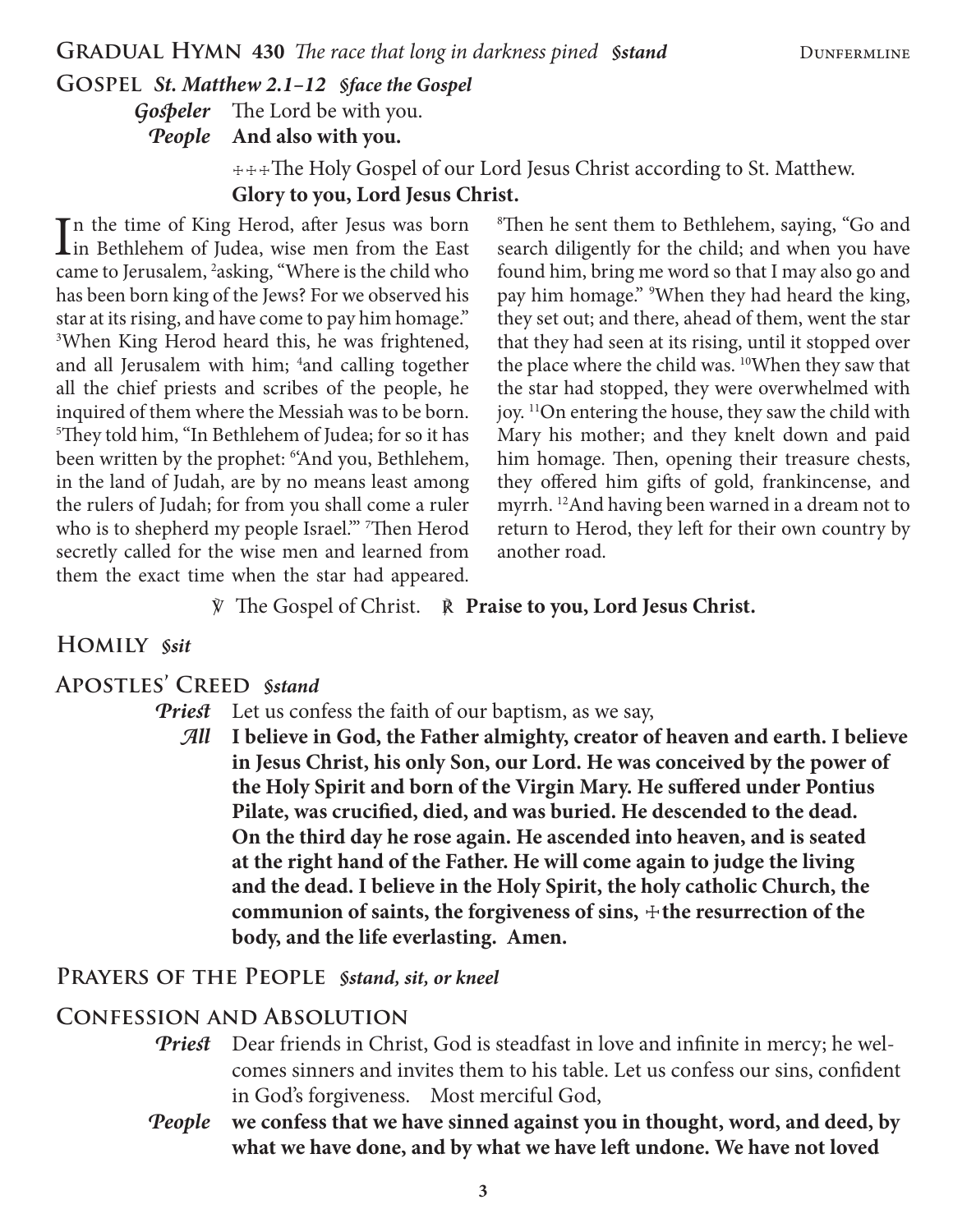**you with our whole heart; we have not loved our neighbours as ourselves. We are truly sorry and we humbly repent. For the sake of your Son Jesus Christ, have mercy on us and forgive us, that we may delight in your will, and walk in your ways, to the glory of your name. Amen.**

*Priest*  $\pm$  Almighty God have mercy upon you, pardon and deliver you from all your sins, confirm and strengthen you in all goodness, and keep you in eternal life; through Jesus Christ our Lord.*Amen.*

### **The Peace** *§stand*

- *Priest* The peace of the Lord be always with you.
	- *All* **And also with you.**

# **Celebration of the Eucharist**

**OFFERTORY HYMN 154** *Hail to the Lord's anointed* **CRÜGER CRÜGER** 

**Offertory Sentence** *§remain standing*

*Priest* All things come of thee, O Lord.

*People* **And of thine own have we given thee.**

### **Prayer over the Gifts**

*Priest* Gracious God, accept the offering of your Church, the hearts of your people joined in praise and thanksgiving, in the name of Jesus Christ the Lord. *Amen.*

## **Great Thanksgiving** *Eucharistic Prayer 2*

- *Priest* The Lord be with you.
- *People* **And also with you.**

Lift up your hearts.

**We lift them to the Lord.**

Let us give thanks to the Lord our God.

## **It is right to give our thanks and praise.**

*Priest* We give you thanks and praise, almighty God, through your beloved Son, Jesus Christ, our Saviour and Redeemer. He is your living Word, through whom you have created all things. By the power of the Holy Spirit he took flesh of the Virgin Mary and shared our human nature. He lived and died as one of us, to reconcile us to you, the God and Father of all. In fulfilment of your will he stretched out his hands in suffering, to bring release to those who place their hope in you; and so he won for you a holy people. He chose to bear our griefs and sorrows, and to give up his life on the cross, that he might shatter the chains of evil and death, and banish the darkness of sin and despair. By his resurrection he brings us into the light of your presence. Now with all creation we raise our voices to proclaim the glory of your name.

## **SANCTUS, BENEDICTUS** How

- *All* **Holy, holy, holy Lord, God of power and might, heaven and earth are full of your glory. Hosanna in the highest.** ☩**Blessed is he who comes in the name of the Lord. Hosanna in the highest.** *§kneel or sit*
- *Priest* Holy and gracious God, accept our praise, through your Son our Saviour Jesus Christ; who on the night he was handed over to suffering and death, took bread and gave you thanks, saying, "Take, and eat: this is my body which is broken for you." In the same way he took the cup, saying, "This is my blood which is shed for you.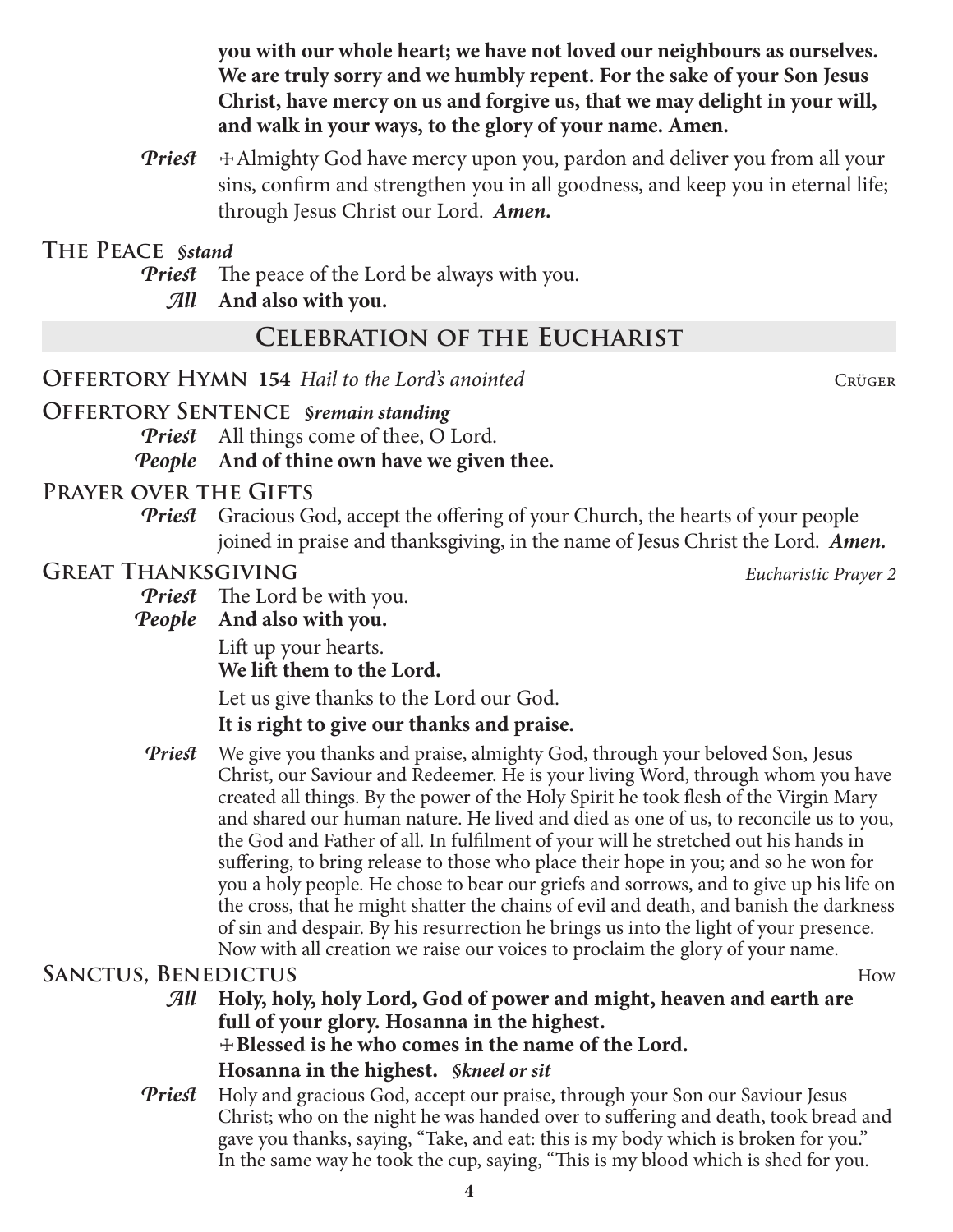When you do this, you do it in memory of me." Remembering, therefore, his death and resurrection, we offer you this bread and this cup, giving thanks that you have made us worthy to stand in your presence and serve you. We ask you to send your Holy Spirit upon the offering of your holy Church. Gather into one all who share in these sacred mysteries, filling them with the Holy Spirit and confirming their faith in the truth, that together we may praise you and give you glory through your Servant, Jesus Christ.  $\pm$ All glory and honour are yours, Father and Son, with the Holy Spirit in the holy Church, now and for ever. *Amen.*

#### **Lord's Prayer**

*Priest* As our Saviour taught us, let us pray,

*All* **Our Father in heaven, hallowed be your name, your kingdom come, your will be done, on earth as in heaven. Give us today our daily bread. Forgive us our sins as we forgive those who sin against us. Save us from the time of trial, and deliver us from evil. For the kingdom, the power, and the glory are yours, now and for ever. Amen.**

### **Breaking of the Bread 2**

*Priest* We break this bread to share in the body of Christ.

*All* **We, being many, are one body, for we all share in the one bread.**

**Fraction Anthem** *Agnus Dei* Grayston Ives (1948–)

### **Invitation**

℣ The gifts of God for the People of God. ℟ **Thanks be to God.**

## **The Communion**

*During the administration of Communion and the Ablutions, the choir will sing:* Hymn *What child is this?* Greensleeves ANTHEM *The Journey* SIMON LOLE (1957–)

## **Prayer after Communion** *§stand*

*Priest* God of all the nations of the earth, guide us with your light. Help us to recognize Christ as he comes to us in this eucharist and in our neighbours. May we welcome him with love, for he is Lord now and for ever. *Amen.*

# **Doxology**

*Priest* Glory to God

*All* **whose power, working in us, can do infinitely more than we can ask or imagine. Glory to God from generation to generation, in the Church and in Christ Jesus, for ever and ever. Amen.**

## **Blessing**

*Priest* The peace of God, which passeth all understanding, keep your hearts and minds in the knowledge and love of God, and of his Son Jesus Christ our Lord:  $\pm$ And the blessing of God almighty, the Father, the Son, and the Holy Spirit be amongst you and remain with you always. *Amen.*

## **Announcements** *§sit*

**HYMN** 432 *Brightest and best of the sons of the morning Sstand* STELLA ORIENTI

#### **Dismissal**

*Leader* Go in peace to love and serve the Lord. *All* **Thanks be to God.**

**Voluntary** *(Mr. Kinnard) Rondo -* François Couperin (1668–1733)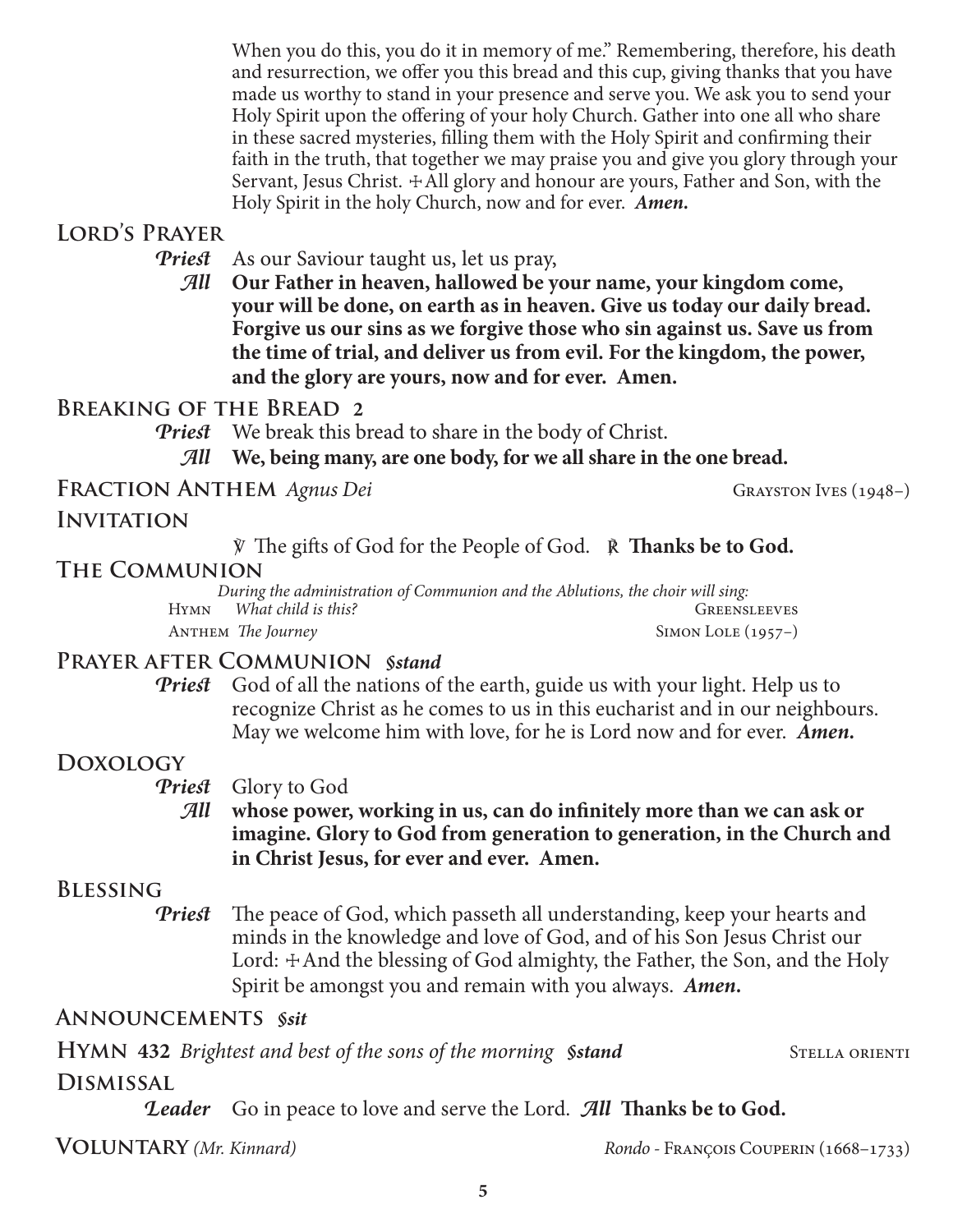# *You are cordially invited to Church House for refreshments and fellowship following the 10:30 service.*

| <b>ASSISTING -</b>                          |                                                                      |  |  |
|---------------------------------------------|----------------------------------------------------------------------|--|--|
|                                             | Lectors Vera Rosolowich, Ted Rennie                                  |  |  |
|                                             | <b>Chalice Bearers</b> Kris Watson, TBD                              |  |  |
|                                             | <b>Sidespersons</b> Katie and Len Clace                              |  |  |
|                                             | <b>Subdeacon</b> Susan Roe-Finlay                                    |  |  |
|                                             | Crucifer Don Seaton                                                  |  |  |
|                                             | <b>Acolytes</b> Vivien Isfeld, Michael Croft                         |  |  |
|                                             | <b>Intercessor</b> John Loewen                                       |  |  |
|                                             | <b>Oblationers</b> Janice and Randy Van Vliet                        |  |  |
| <b>Counters</b> Sara Sakowski, Tom Naughten |                                                                      |  |  |
|                                             | <b>Altar Guild</b> Sara Sakowski                                     |  |  |
|                                             | <b>Children's Program</b> Kendall Jackson, Monica Majur, Rohan Kiska |  |  |
|                                             | <b>Refreshments</b> Delicious Dishes (Proceeds: Delicious Dishes)    |  |  |

If you would like your birth date or anniversary published in the pew leaflet, please contact the parish office.

> *Happy Birthday* Mark Canvin 7 January

# **12 January** – *The Baptism of the Lord [HD] (Proper 1)* **08:15 -** *Said Eucharist* **• 10:30 -** *Choral Eucharist*

Isaiah 42.1–9 • Psalm 29 *Afferte Domino* Acts 10.34–43 • St. Matthew 3.12–17

# **16:00 -** *Choral Evensong*

#### *Please include the following people in your prayers:*

#### **Parishioners:**

Harold Christie, R.I.P., Cathy Jones, Marjorie Sizeland, R.I.P., Paul Hogue, Paul and Beryl Magel, Betty DeJong, Nancy Dunn, Jeff Brown, Bill Brant, Georgie Snead, Orest Rosolowich, Fr. Tom Graham, Ann Croft, Dorothy and John Funnell, Ruth Calvert, Ted. R., Shirley and Neil Almdal, Cecile Chiddenton, John Judge, Carol Perch.

#### **Friends and Family:**

Bishop Geoffrey's father, Jack Woodcroft Beth Anderson, R.I.P., David Hagerman, Lar, Marcus, Randy, Simon, Baby York Skirrow, Kayla, Jason, Jim Carr, Alain Carlson, John McCorquodale, Mike Kondracki, David Martin, The Rev. Bob Brownlie, The Rev. Canon John Ezeobi, Jenny Miller, George Peterson, Brenda Calder, Daphne W., Edgar Dirk, Walter Mildren, Ed Miller, George Nelson, Everett Lampman.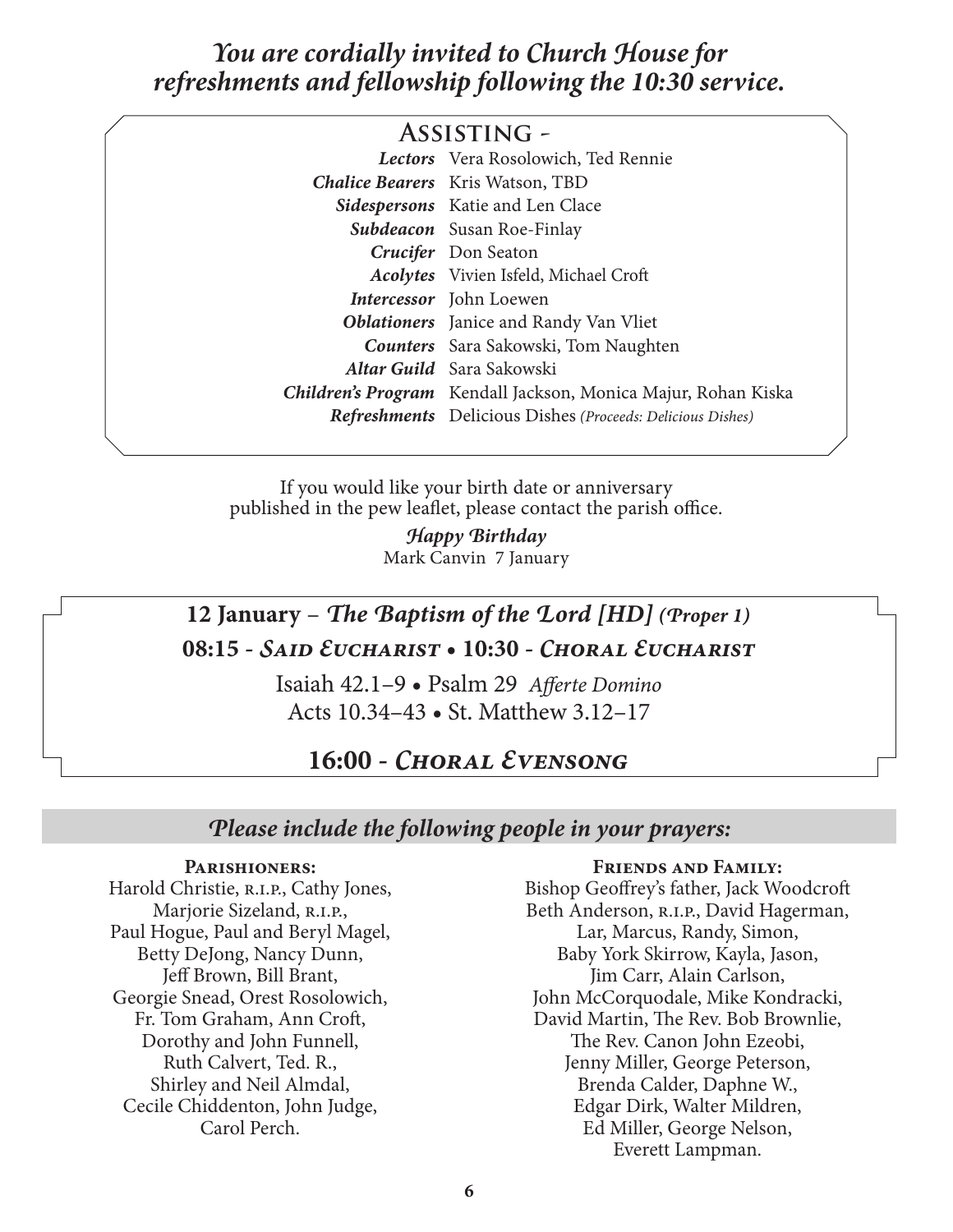# **Notices**

#### *Bible Study*

**Tuesdays, 10:00** in the boardroom. We will meet again on **14 January 2020**, where our discussions until 3 March will be on the Book of the Prophet Isaiah, starting at book 2 (ch 40 to 55 ) and book 3 (ch 56 to 66.). Our study in Lent, 3–31 March: focussing on *Women of the Bible*. *You are welcome to join our lively studies and discussions.*

#### *Hospitality Drop In*

*Volunteers* are really needed for this parish outreach ministry. Give one to two hours of your time, either weekly, or a couple of times a month to help serve food and hand out toiletries on Tuesday mornings from 07:00 to 09:00. It is a rewarding and heart-warming opportunity to work with and become friends with our guests. Please contact Barbara Calder.

#### *Reports for Annual General Meeting*

*It's that time of the year - again!* Please assemble and submit your committee and activity reports for the Annual General Meeting booklet by **Sunday 9 February.** This year's meeting will be held on **Sunday 23 February**. Send to the parish office: stluke@shaw.ca

*Thank you.*

#### **Intercessions**

#### *National and Local Leadership:*

- Our Primate, Linda Nicholls
- Our Diocesan Bishop, Dr. Geoffrey Woodcroft
- National Indigenous Anglican Church of Canada Archbishop, Mark MacDonald
- Our Metropolitan of the Ecclesiastical Province of Rupert's Land, Greg Kerr-Wilson
- The Council of the North
- The Bishop of our Companion Diocese, Michael Lubowa

#### *In The Anglican Communion, we pray for:*

- the Anglican Church in Aotearora, New Zealand, and Polynesia:
	- The Most Rev. Philip Richardson, Bishop of Taranaki and Primate
	- The Most Rev. Don Tamihere, *Pihopa o Aotearora* and Primate
	- The Most Rev. Fereimi Cama, Bishop of Polynesia and Primate
- Our elders, that we may continue to recognize the wisdom they contribute to their communities
- All people in the world affected by acts of terrorism and natural disasters
- The Canadians deployed abroad and their families

#### *In our diocese, we pray:*

- for our parishes and communities
- that we may all discover, develop, and deploy our ministries as disciples of Christ in Rupert's Land

#### *In our parish, we pray for:*

- Paul our Rector, Abraham, Dwight, Tom, the staff, the people of our parish, and our companion parish of St. Peter, Lwanga - their priest, Patrick.
- Outreach Ministries of our parish, particularly: Haiti, Choir, Counters, St. Matthew's Maryland Community Ministry, Oblationers, Education for Ministry.

*This parish has been blessed by your presence today.*